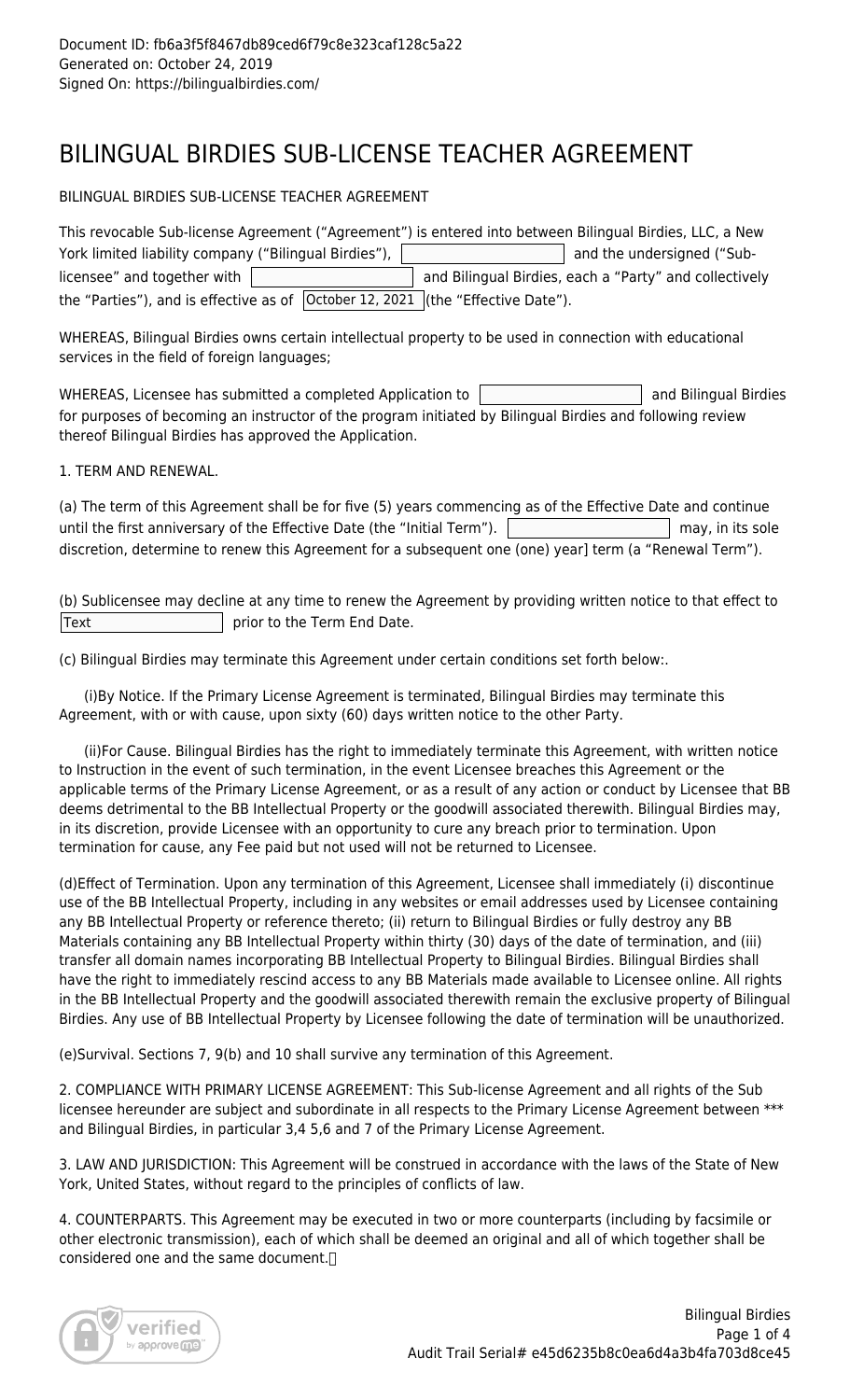### Document ID: fb6a3f5f8467db89ced6f79c8e323caf128c5a22 Generated on: October 24, 2019 Signed On: https://bilingualbirdies.com/

IN WITNESS WHEREOF, the parties have duly executed this Agreement as of the date first written above.

Name of Licensed Company:

Name:

Title: |

## **BILINGUAL BIRDIES, LLC**

BILINGUAL BIRDIES, LLC

1arah Farzam

By: Name: Sarah Farzam Title: Chief Executive Officer

### INSTRUCTOR (INDIVIDUAL)

Name:

## **SCHEDULE A Marks**

The standard character mark "Bilingual Birdies", registration no. 4977024, serial no. 86768971, registration date June 14, 2016, owned by Company.

#### **SCHEDULE B Payment Schedule**

Company Licensee shall pay no amount as an upfront fee for a one-year commitment for any additional teacher to be trained and receive classroom materials.

In addition, Company Licensee shall pay the following amounts for their licensed teacher:

- Five Hundred Dollars [\$500] one-time certification/licensing fee shall be paid to Licensor.
- Twenty Dollars [\$20] monthly licensing fee shall be paid from the start of the effective date through the date of termination of this Agreement.
- Licensee shall require each parent who signs up for the program whether through caregiver-and-child classes or children who benefit from the program through school partnerships the to purchase a \$15 per month parent materials per enrolled family, or \$60 for a four month semester. This fee is subject to increase. Licensor shall auto-charge monthly for the payment.

In the event a payment due under this Agreement are not received by Bilingual Birdies (or designee thereof) by the due date, Licensee shall pay to Bilingual Birdies interest of 10% on the overdue payment from the date such payment was due to the date of actual payment at the rate set or if lower, the maximum amount